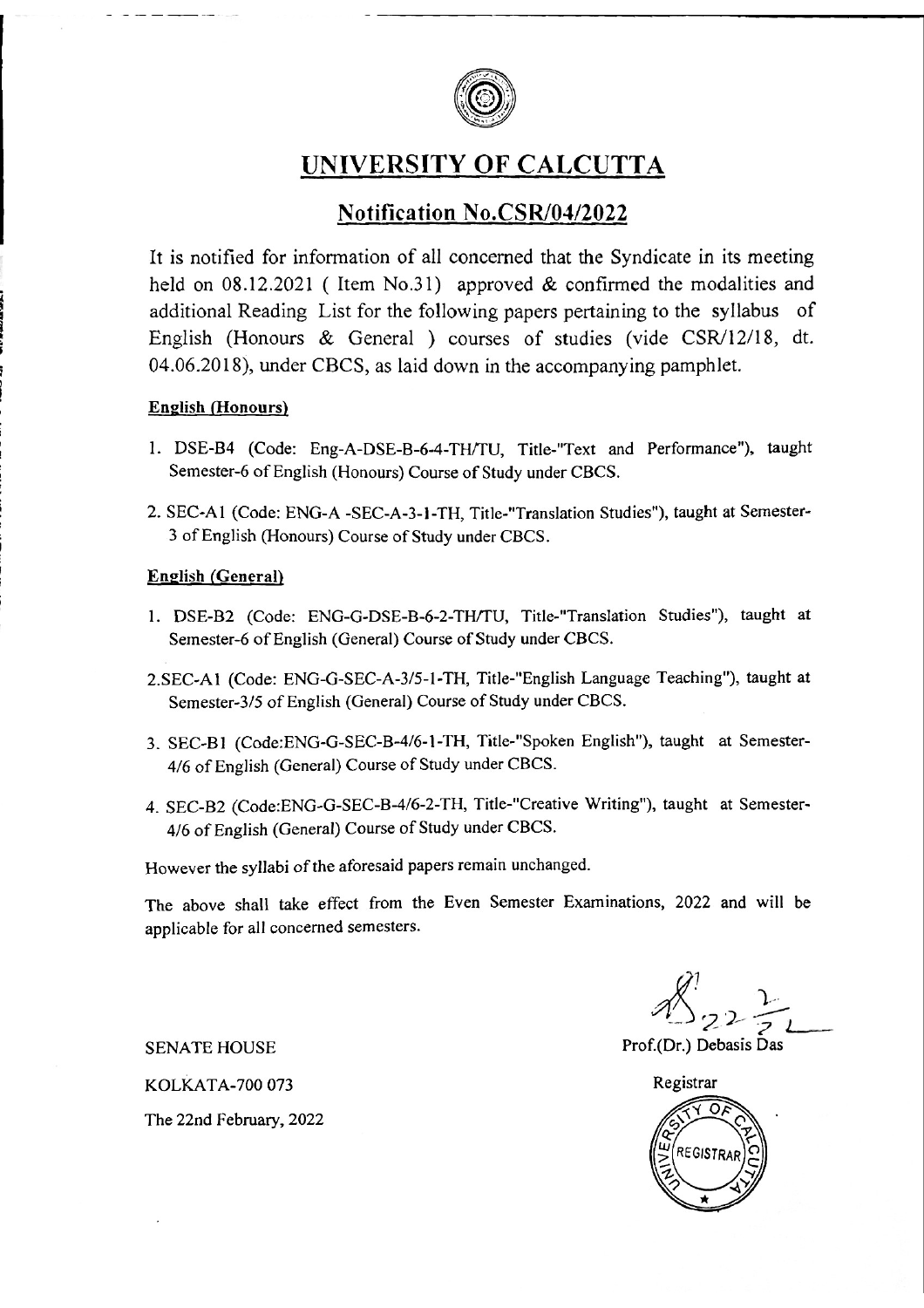#### **ENGLISH (HONS)**

DSE-B4 (SEMESTER 6, CODE – ENG-A-DSE-B-6-4-TH/TU)

### TEXT AND PERFORMANCE: 6 CREDITS

### (5 CREDITS THEORY AND 1 CREDIT TUTORIAL)

- Historical Overview of Indian and Western Theatre
- Classical, Modern and Contemporary Theatres
- Historical Developments of Theatrical Forms
- Folk Traditions
- **Historical Overview of Indian and Western Theatre**

# **A brief and selective overview of Indian and Western Theatre with reference to the following:**

Ancient Greek & Roman Theatre (Aeschylus, Sophocles, Euripides, Aristophanes, Menander & Plautus, Terence, Seneca), Elizabethan Theatre (Shakespeare), 20th century European Theatre (Realist, Epic, Absurdist), Ancient Sanskrit Theatre in India (Bhasa, Kalidasa, Bhavabhuti), Bengali Theatre in the British Period (Madhusudan, Girish, Tagore), Post-Independence Indian Theatre (Bengali, Hindi & Marathi)

- **Classical, Modern and Contemporary Theatres**
- **A) Study of the following authors with reference to specific texts:**

Classical Greek Theatre: Sophocles, Aristophanes Elizabethan Theatre: Marlowe, Shakespeare Modern & Contemporary European Theatre: Ibsen, Shaw, O'Neill, Miller, Brecht, Ionesco, Beckett, Pinter Classical & Modern Indian Theatre: Kalidasa and Tagore

B) **Contributions of Eminent Individuals:** Aristotle, Bharata, Stanislavsky, Brecht, Tagore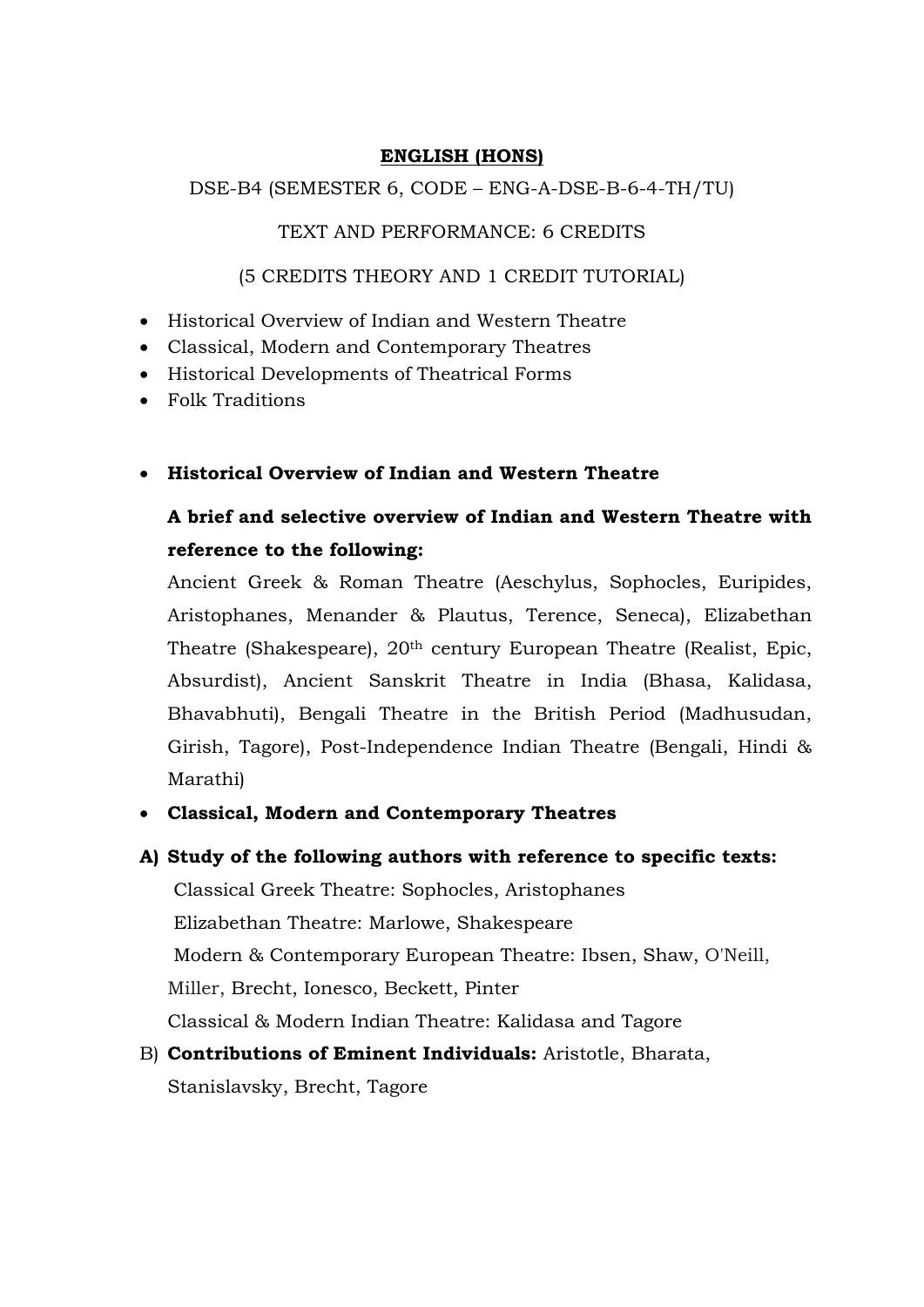# • **Historical Developments of Theatrical Forms**

Study of the genesis and growth of theatrical forms with reference to European & Indian Theatre: tragedy, comedy, tragi-comedy, farce, commedia dell'arte, melodrama, opera, musical comedy, symbolist theatre, epic theatre, theatre of the absurd, street theatre.

# • **Folk Traditions**

- A) Bengal: Jatra, Alkaap, Putul Nach
- B) Other Parts of India: Yakshagana, Swang, Tamasha

# **End Semester Question Pattern:**

History of Theatre and Traditions of Theatre (in India and the West) – 20 marks Contribution of Eminent Individuals – 10 marks Folk Traditions – 20 marks Tagore as Theatrician – 15 marks

### SEC-A1 (SEMESTER 3, CODE –ENG-A-SEC-A-3-1-TH) TRANSLATION STUDIES: 2 CREDITS

# TRANSLATION STUDIES

Unit 1 – Importance of translation in a multi-linguistic and multi-cultural society

- Unit 2 Literal translation
- Unit 3 Free translation
- Unit 4 Transcreation

End Semester Question Pattern:

Translation from English to one's mother tongue and retranslation, one out of two: 15 marks

Critical comments on a translated passage or a translated poem, one out of two: 20 marks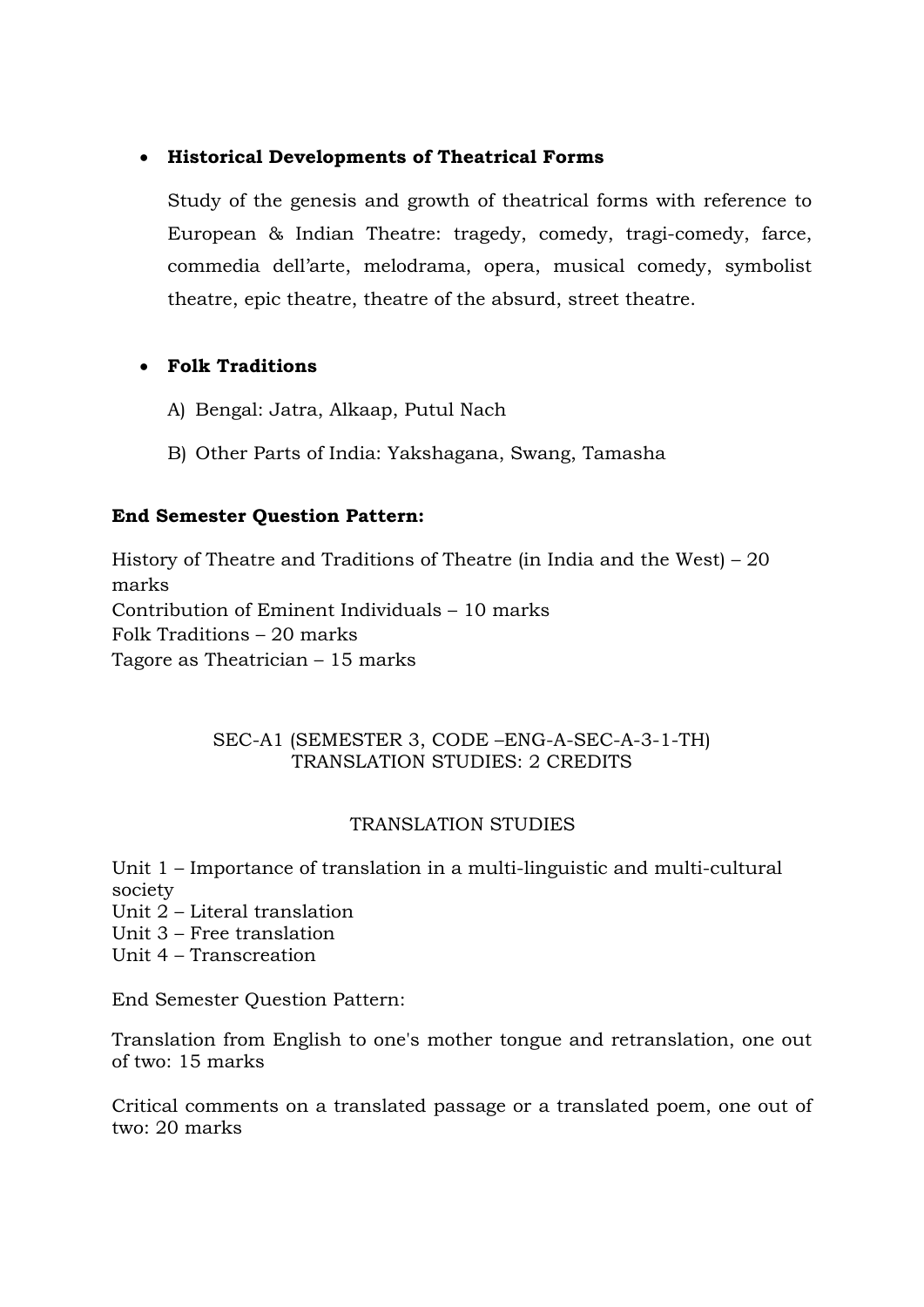Difference between literal translation and free translation, one out of two: 15 marks

Why translation is necessary into other Indian languages, one out of two: 10 marks

Write Notes (any two):  $10 \times 2 = 20$  marks (Register, Transcreation, Technical Translation, Dynamic Equivalence, Decoder, Encoder, Mobile Translation)

Additional Reading List: *The Home and the World*, *Gitanjali, Red Oleanders, Evam Indrajit, Eyesore*

#### **ENGLISH GENERAL**

DSEB2 (SEMESTER 6, CODE – ENG-G-DSEB-6-2-TH/TU) - 6 CREDITS (5 CREDITS THEORY AND 1 CREDIT TUTORIAL)

#### TRANSLATION STUDIES

Unit 1 – Importance of translation in a multi-linguistic and multi-cultural society

Unit 2 – Literal translation

Unit 3 – Free translation

Unit 4 – Transcreation

End Semester Question Pattern:

Translation from English to one's mother tongue and retranslation, one out of two: 10 marks

Critical comments on a translated passage or a translated poem, one out of two: 15 marks

Difference between literal translation and free translation, one out of two: 10 marks

Why translation is necessary into other Indian languages, one out of two: 10 marks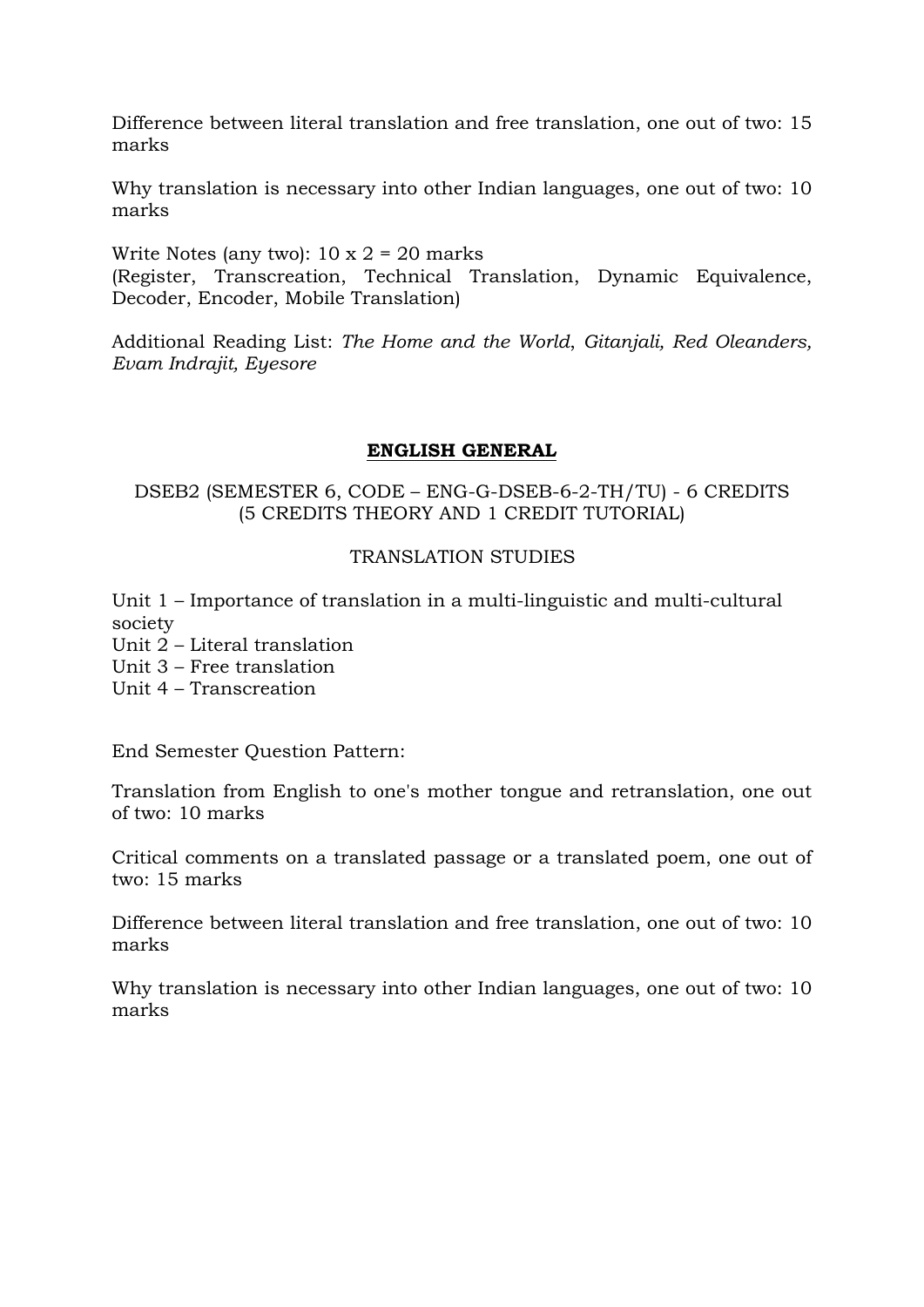Write Notes (any two):  $10 \times 2 = 20$  marks (Register, Transcreation, Technical Translation, Dynamic Equivalence, Decoder, Encoder, Mobile Translation)

Additional Reading List: *The Home and the World*, *Gitanjali, Red Oleanders, Evam Indrajit, Eyesore*

SECA1 – ENGLISH LANGUAGE TEACHING (SEMESTER 3/5, CODE –ENG-G-SEC-A-3/5-1-TH) – 2 CREDITS

Language Perspectives: First Language Second Language and Foreign Language – Acquisition and Learning Knowing the Learner: Features of a good language learner Structure of the English Language Methods of Teaching English Language Assessing Language Skills Materials for Language Teaching

End Semester Question Pattern:

Language Perspectives: two questions out of four:  $10 \times 2 = 20$ 

Knowing the Learner: three questions out of five:  $5 \times 3 = 15$ 

Structure of English Language: one question out of two:  $10 \times 1 = 10$ 

Methods of Teaching English: two questions out of four:  $10 \times 2 = 20$ 

Assessing Language Skills: three questions out of five:  $5 \times 3 = 15$ 

#### SECB1– SPOKEN ENGLISH  $(SEMESTER 4/6, CODE - ENG-G-SEC-B-4/6-1-TH) - 2 CREDITS$

Differences between Speech and Writing Features of Oral Communication Essentials of Good Communication Stress, Intonation, Voice Modulation, Rules of Interruption in Civil **Discourses** Greeting, Leave-taking, Making and Granting/Refusing Requests, Queries and Giving Information, Narrating Events Complaints and Apologies, Alerting and Warning Interview, Debate, Anchoring, Public Address